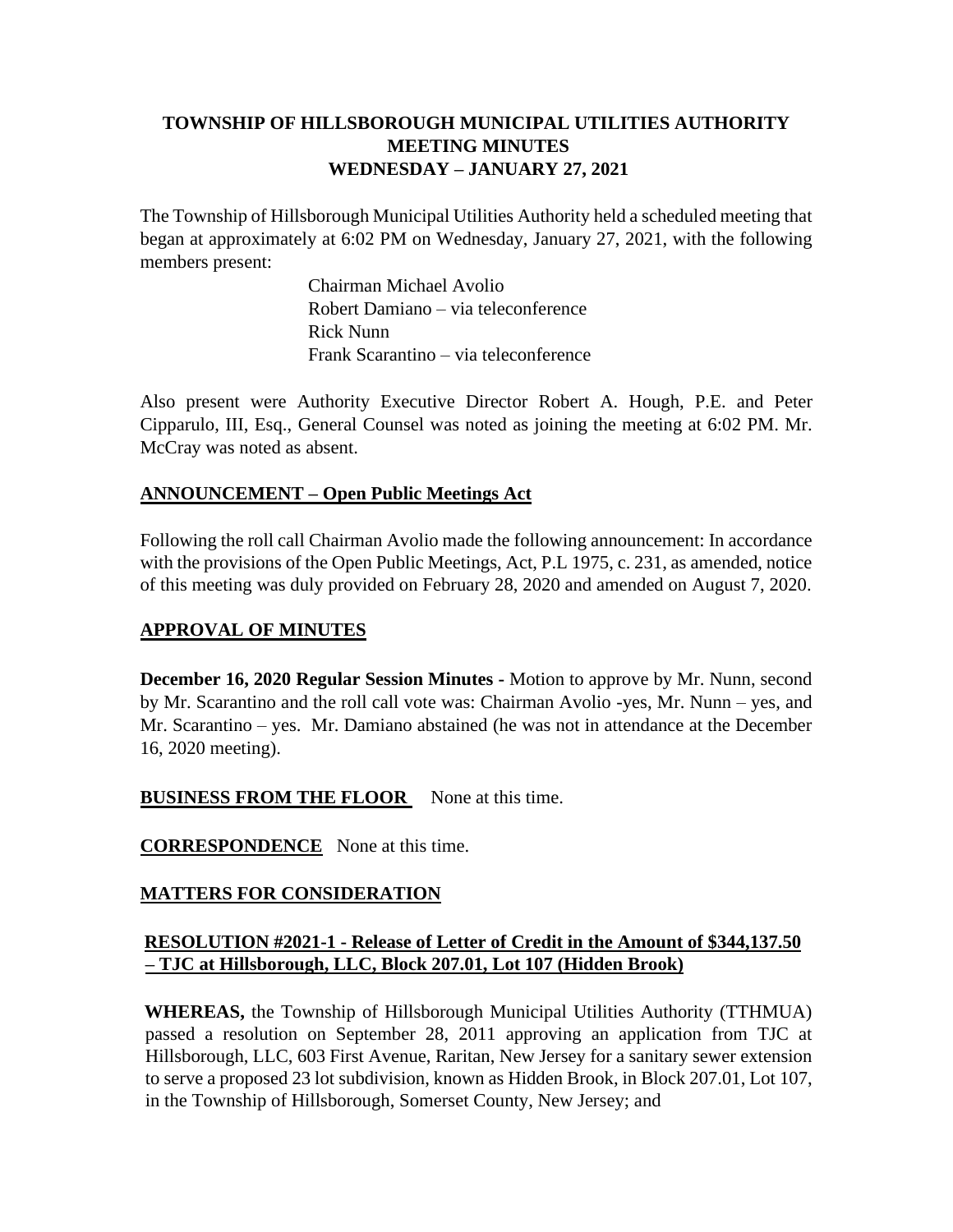**WHEREAS,** on April 23, 2014, TJC at Hillsborough, LLC provided TTHMUA with a Letter of Credit dated April 23, 2014 in the amount of \$554,134.00 in lieu of a Performance Bond; and

**WHEREAS,** on September 1, 2015, TJC at Hillsborough, LLC provided TTHMUA with a revised Letter of Credit dated September 1, 2015 in the amount of \$344,137.50 in lieu of a Performance Bond; and

**WHEREAS,** TJC at Hillsborough, LLC has requested that since the above stated project has been completed that the Letter of Credit provided to TTHMUA be returned to TJC at Hillsborough, LLC; and

**WHEREAS,** TTHMUA staff has reviewed this request, inspected the project, found all work to be complete and recommends that the Letter of Credit be returned to TJC at Hillsborough, LLC.

**NOW, THEREFORE, BE IT RESOLVED,** that the Letter of Credit, dated September 1, 2015, in the amount of \$344,137.50 be returned to TJC at Hillsborough, LLC.

Mr. Hough reported a visible water issue as well as a possible issue with one of the valves. The option is to approve with stipulations to rectify or to table until remediated.

Motion made by Mr. Nunn, seconded by Mr. Damiano to table. All voted to table.

### **DISCUSSION**

### **Triangle Center (Mountainview Associates – Richard Grosso) - Request for sewer payment relief for vacated store fronts / spaces**

Mr. Grosso, property owner, is requesting sewer payment relief. Mr. Hough is recommending denying such request, he stated that any vacant store fronts / spaces have already been reduced to one (1) EDU. Mr. Grosso is aware of that reduction but still asked that the matter be considered by the Board. Mr. Nunn inquired if there has been an overall reduction in flows throughout the system. Mr. Hough responded that it has been a "balancing" between increased residential flows and decreased commercial flows. A similar request was made previously, but the recommendation as to deny relief should remain consistent. All Board members agreed.

#### **Professional Contracts for 2021**

Mr. Hough reported that numerous proposals had been received for each potential professional contract. A memo was issued to the members regarding the proposals. Mr. Damiano and Mr. Scarantino will review the submitted proposals.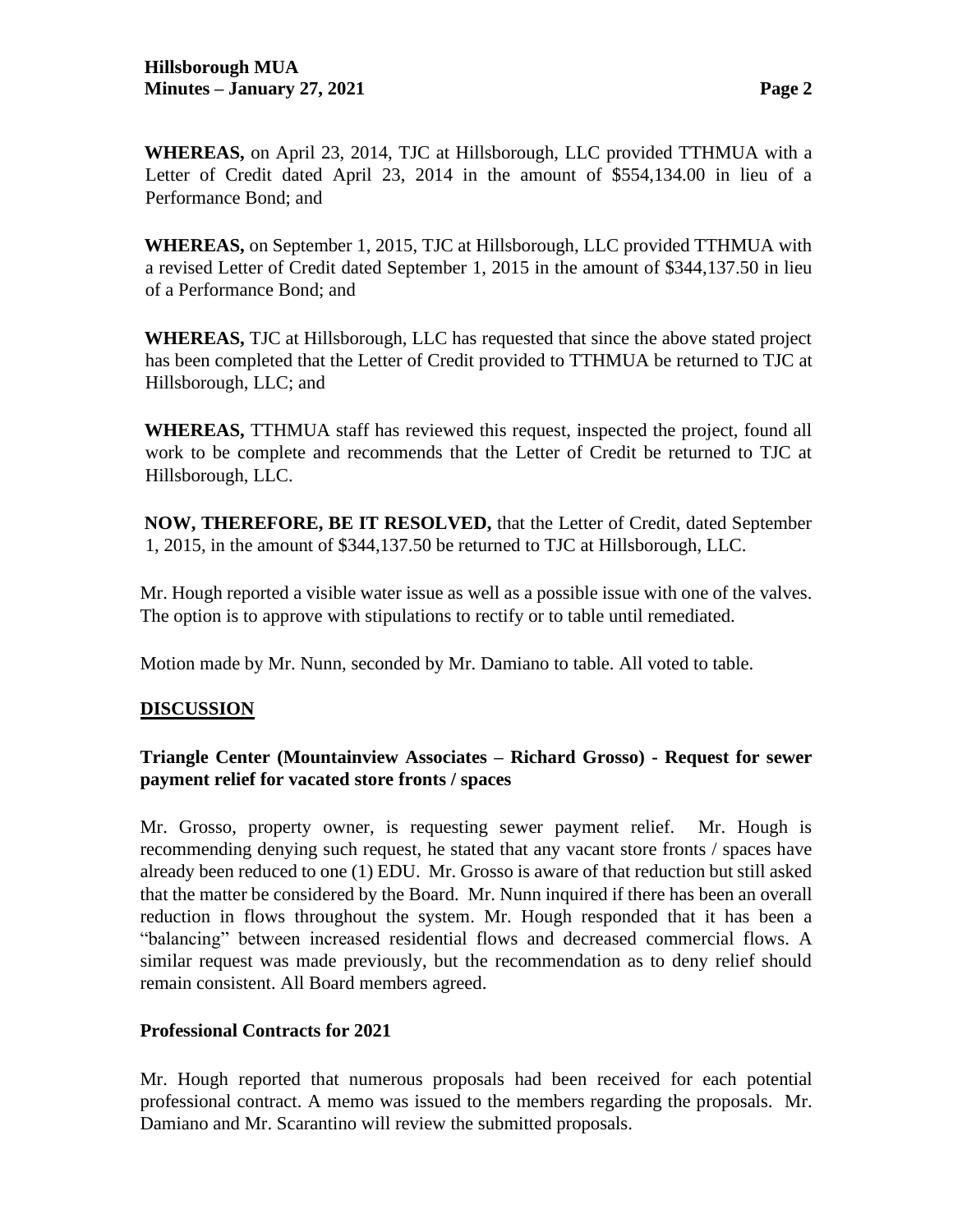### **Sunnymeade Pump Station and Force Main Project**

- Design Update: January 14, 2021 Project Meeting Update
- Copart Update
- Green Acres Update / Test Pits for Force Main Location
- Flow Meter Installation Pump Station Design Flows

Mr. Hough reported that the Authority is still waiting for NFS RR to submit an agreement as it is not complete it as of yet. Mr. Hough met with representatives of the Township's Engineering and Parks Departments regarding the construction of a new force main through the Green Acres "property." VNHA had a call with Green Acres regarding maintenance of the area and tree disturbance. The result is potentially \$500,000 in compensation for the trees, VNHA is looking to reduce the area of disturbance in the wooded area. Green Acres did agree that temporary access within the open space of the park would be allowed, which result in a slight relief as it will minimize the tree disturbance.

Santos requested that the property that is across the street to be tied in, however they did realize it would be a tie into a force main, VNHA and TTHNUA staff are reviewing and there will be a further report.

The pump station Wetlands Permit modification was submitted to DEP last week. VNHA reviewed the easements, and Mr. Hough and Mr. Cipparulo had a meeting with VNHA regarding easements. There is an issue with several original easements from the initial project having never been recorded. VNHA will begin preparing new easement plans and descriptions. If necessary, Mr. Cipparulo has contacted an appraiser for land evaluations.

## **Rehabilitation of the Route 206 Gravity Sewer - Contract Documents and Project Schedule**

SWERP has completed the main lining work and the manhole rehabilitation work. The lateral work was started and six (6) laterals were completed. Unfortunately, the other eleven (11) laterals are in very poor condition and there are concerns about using a trenchless technique to rehabilitate these laterals. SWERP was directed to discontinue the lateral work and bids were sought to dig up the laterals (the laterals are very deep) and the results were as follows:

- Hutton and Schilke declined to submit a proposal.
- Pillari Bros. submitted a proposal in an amount over \$200,000 for the lateral work.

Mr. Hough recommended that the lateral work not be done at this time and that a separate contract be considered. The Board members agreed. Mr. Hough advised that he will be working with SWERP to close out Contract No. 50.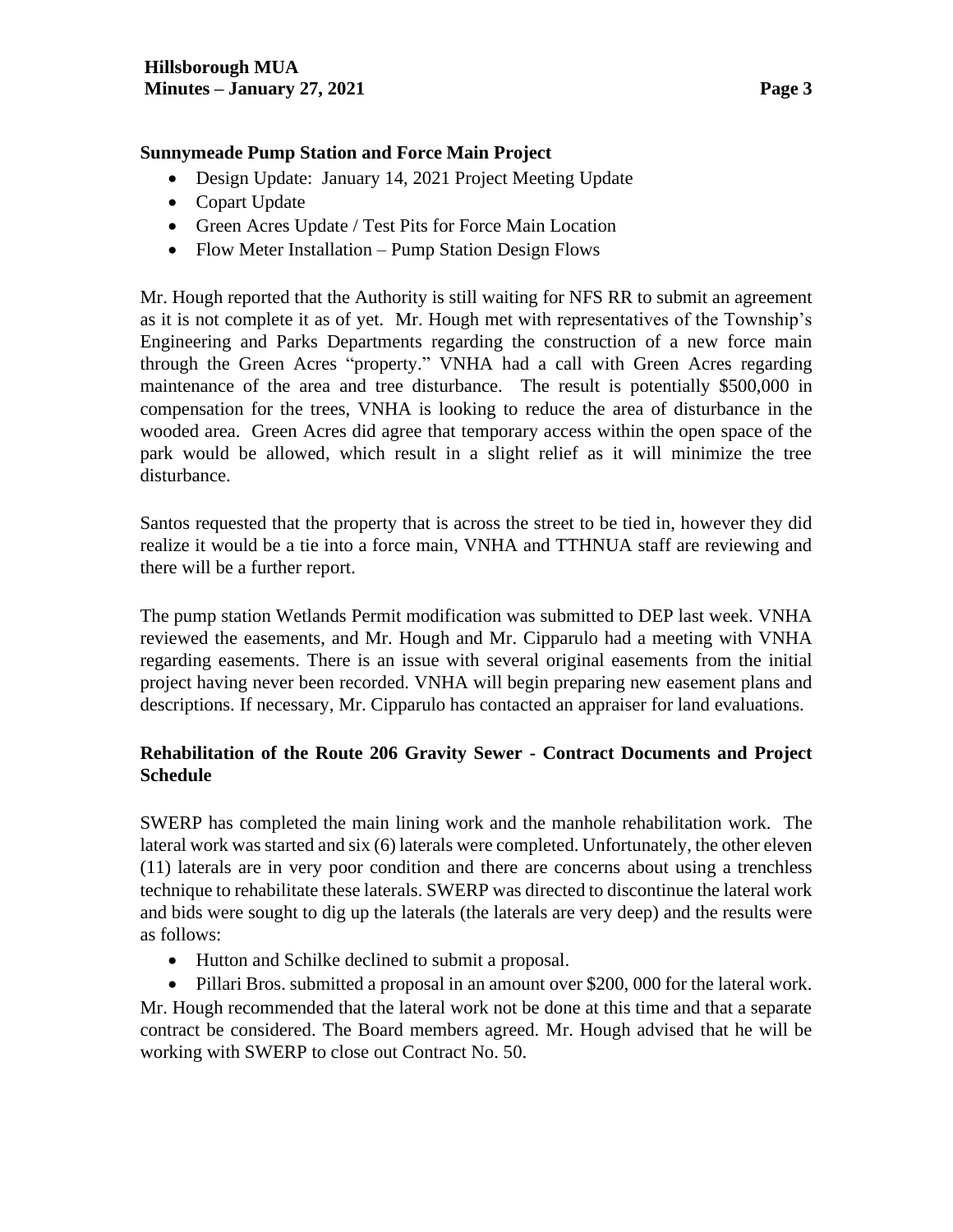### **Blackwell's Mills Pump Station Replacement**

TTHMUA staff participated in a January 14, 2021 meeting with H2M via conference call to discuss the project and draft plans and specifications. A site visit is scheduled for February 4, 2021. The project is moving forwarded.

### **Rohill Pump Station - Generator and Automatic Transfer Switch (ATS) Replacement**

ATS and generator have been ordered and are anticipated to be delivered in mid-February.

### **Facilities Plant Update**

Mr. Hough is awaiting some end of the year information from both the SVRSA and TTHMUA staff. Upon receipt, the Plan will be finalized. The Plan will be a good resource that will be updated yearly.

### **2020 and 2021 Summary of Will Serve Letters & Sewer Connection Letters**

The 2020 summary sheets have been closed out. New summary sheets have been prepared for 2021. There are no new projects for 2021.

#### **Personnel**

Mr. Hough reported that reviews were completed and many field staff members requested that there be additional / more cross training of tasks. Additionally, it was requested that if a wastewater license is obtained, can there be in increase or a stipend. Mr. Hough will review same and report back to the Board.

Additionally, Mr. Hough reported that an employee is out for back surgery and is going to go through his time quickly. The employee asked if anything can be done to help him with his time. As appropriate, Mr. Hough will update the Board.

### **COMMITTEE REPORTS**

**Engineering / Facilities** – No report at this time.

**Finance** – No report at this time.

**I/I and GIS** – Mr. Hough was asked to make sure easements are maintained and that there is plan going forward for the spring / summer to continue to maintain the easements. **Personnel** - No report at this time.